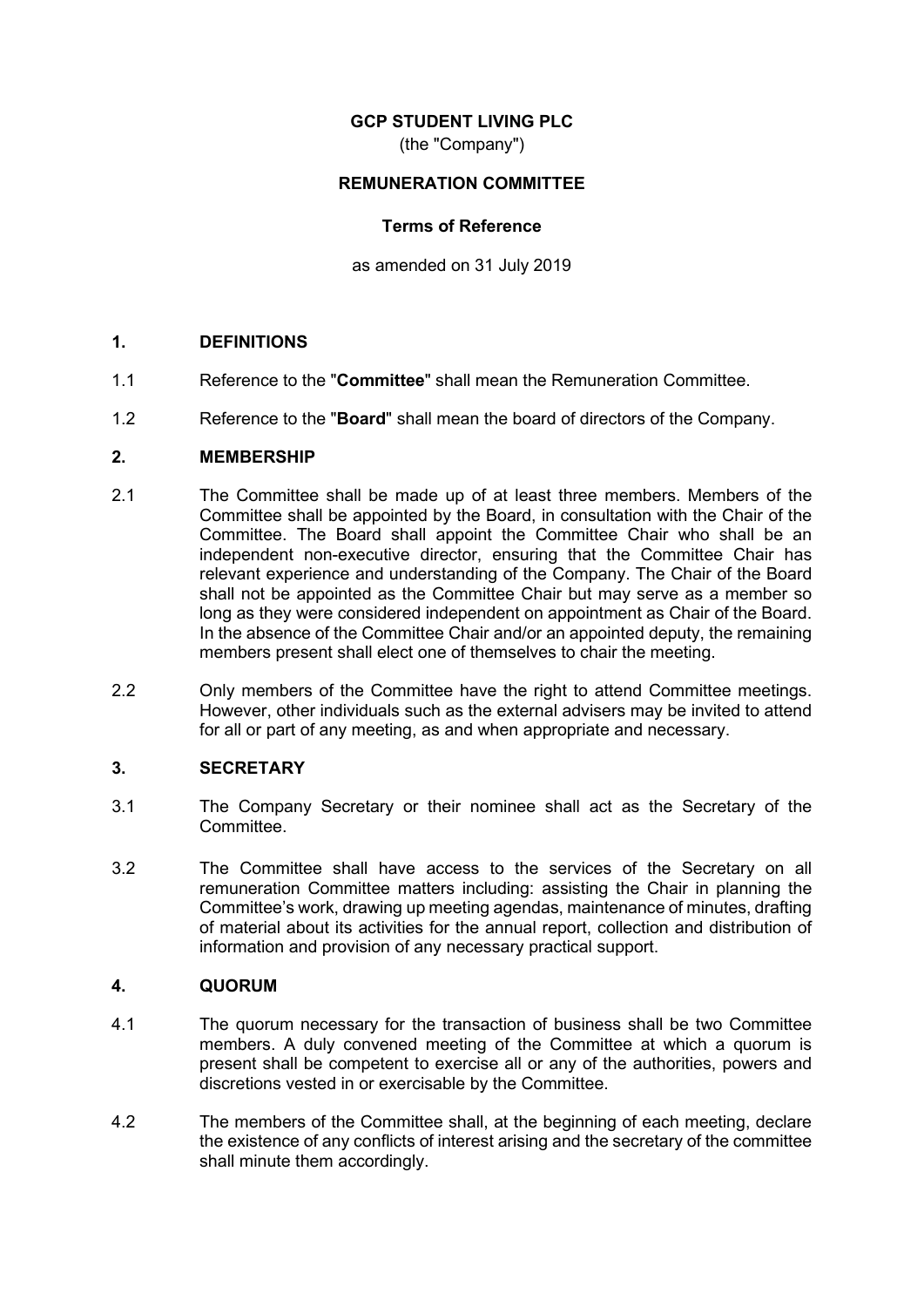4.3 The members of the Committee may meet for the despatch of business, adjourn and otherwise regulate meetings as they deem fit. Without prejudice to the foregoing, all or any of the members of the Committee may participate in a meeting of the Committee by means of a conference telephone or any communication equipment which allows all persons participating in the meeting to hear each other. A member of the Committee so participating shall be deemed to be present in person at the meeting and shall be entitled to fully participate and be counted in the quorum accordingly.

# **5. MEETINGS**

5.1 The Committee shall meet at least once a year and otherwise as required.

# **6. NOTICE OF MEETINGS**

- 6.1 Meetings of the Committee shall be called by the secretary of the Committee at the request of the Committee Chair.
- 6.2 Unless otherwise agreed, notice of each meeting confirming the venue, time and date together with an agenda of items to be discussed, shall be forwarded to each member of the Committee, any other person required to attend and all other nonexecutive directors, no later than five working days before the date of the meeting. Supporting papers shall be sent to Committee members and to other attendees, as appropriate, at the same time.

# **7. MINUTES OF MEETINGS**

- 7.1 The secretary shall minute the proceedings and resolutions of all Committee meetings, including the names of those present and in attendance.
- 7.2 Draft minutes of Committee meetings shall be circulated promptly to the Committee Chair and thereafter, to the other members of the Committee. Once approved, minutes should be circulated to all other members of the Board unless in the opinion of the Committee Chair it would be inappropriate to do so.

## **8. ANNUAL GENERAL MEETING**

8.1 The Committee Chair should attend the annual general meeting to answer any shareholder questions on the Committee's activities.

# **9. DUTIES**

- 9.1 The Committee should carry out the duties detailed below for the Company, its subsidiary undertakings and the Group as a whole, as appropriate.
- 9.2 The Committee shall:
- 9.2.1 determine and agree with the Board, a formal and transparent procedure for developing policy on the remuneration of the Company's Chair, audit and risk committee chair and non-executive directors within the limits set in the Articles of Association. No individual director shall be involved in any decisions as to their own remuneration;
- 9.2.2 in determining such policy, take into account all factors which it deems necessary including relevant legal and regulatory requirements, the provisions and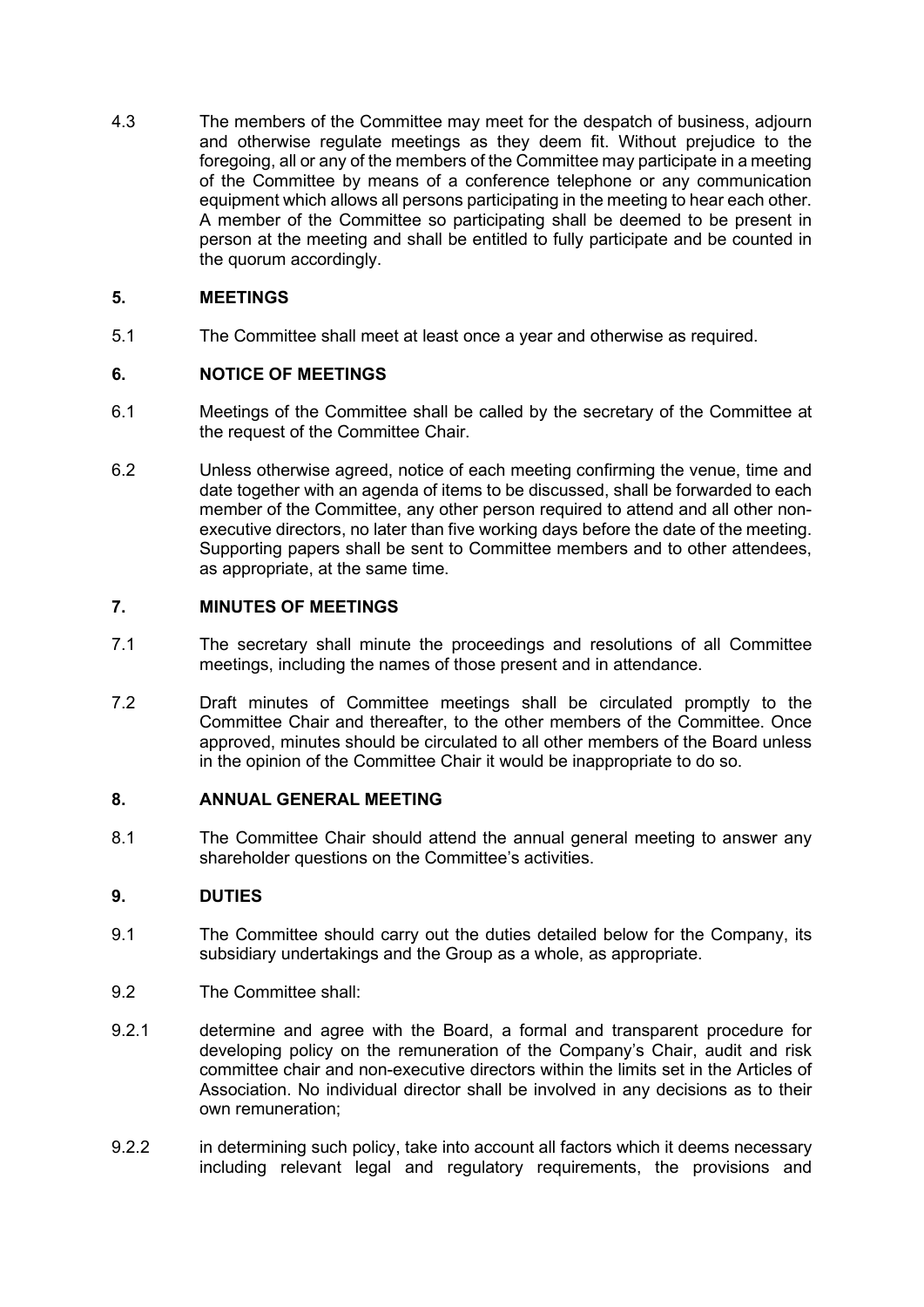recommendations of the AIC Code of Corporate Governance and associated guidance. The remuneration policy should have regard to the risk appetite of the Company, be aligned to the Company's long-term strategic goals and promote the long-term sustainable success of the Company and the Group, as well as enabling it to attract, retain and motivate Directors of the quality required to fulfil the responsibilities of the Board, having regard to the views of shareholders and other stakeholders.

- 9.2.3 when setting remuneration policy for directors, review and have regard to remuneration trends across the Company or Group, especially when determining annual salary increases;
- 9.2.4 when authorising remuneration outcomes, Directors should exercise independent judgement and discretion, taking account of Company and individual performance, and wider circumstances;
- 9.2.5 review the ongoing appropriateness and relevance of the remuneration policy;
- 9.2.6 obtain reliable, up-to-date information about remuneration in other companies of comparable scale and complexity and market practice generally. To help it fulfil its obligations, the Committee shall have full authority to appoint remuneration consultants and to commission or purchase any reports, surveys or information which it deems necessary at the expense of the Company but within any budgetary restraints imposed by the Board;
- 9.2.7 be exclusively responsible for establishing the selection criteria, selecting, appointing and setting the terms of reference for any remuneration consultants who advise the Committee;
- 9.2.8 ensure that contractual terms on termination, and any payments made, are fair to the individual, and the Company, that failure is not rewarded and that the duty to mitigate loss is fully recognised;
- 9.2.9 agree the policy for authorising claims for expenses from the directors; and
- 9.2.10 work and liaise as necessary with all other committees of the Board.

### **10. REPORTING RESPONSIBILITIES**

- 10.1 The Committee Chair shall report to the Board on its proceedings after each meeting on all matters within its duties and responsibilities.
- 10.2 The Committee shall make whatever recommendations to the Board it deems appropriate on any area within its remit where action or improvement is needed.
- 10.3 The Committee shall ensure that provisions regarding disclosure of information, as set out in the Large and Medium-sized Companies and Groups (Accounts and Reports) Regulations 2008, as amended, and the AIC Code of Corporate Governance, are fulfilled. The Committee shall produce a remuneration report and remuneration policy to be included in the Company's annual report and ensure that the report and policy are put to shareholders for approval at the AGM annually and at least every three years respectively. If the Committee has appointed remuneration consultants, the remuneration report should identify such consultants and state whether they have any other connection with the Company.